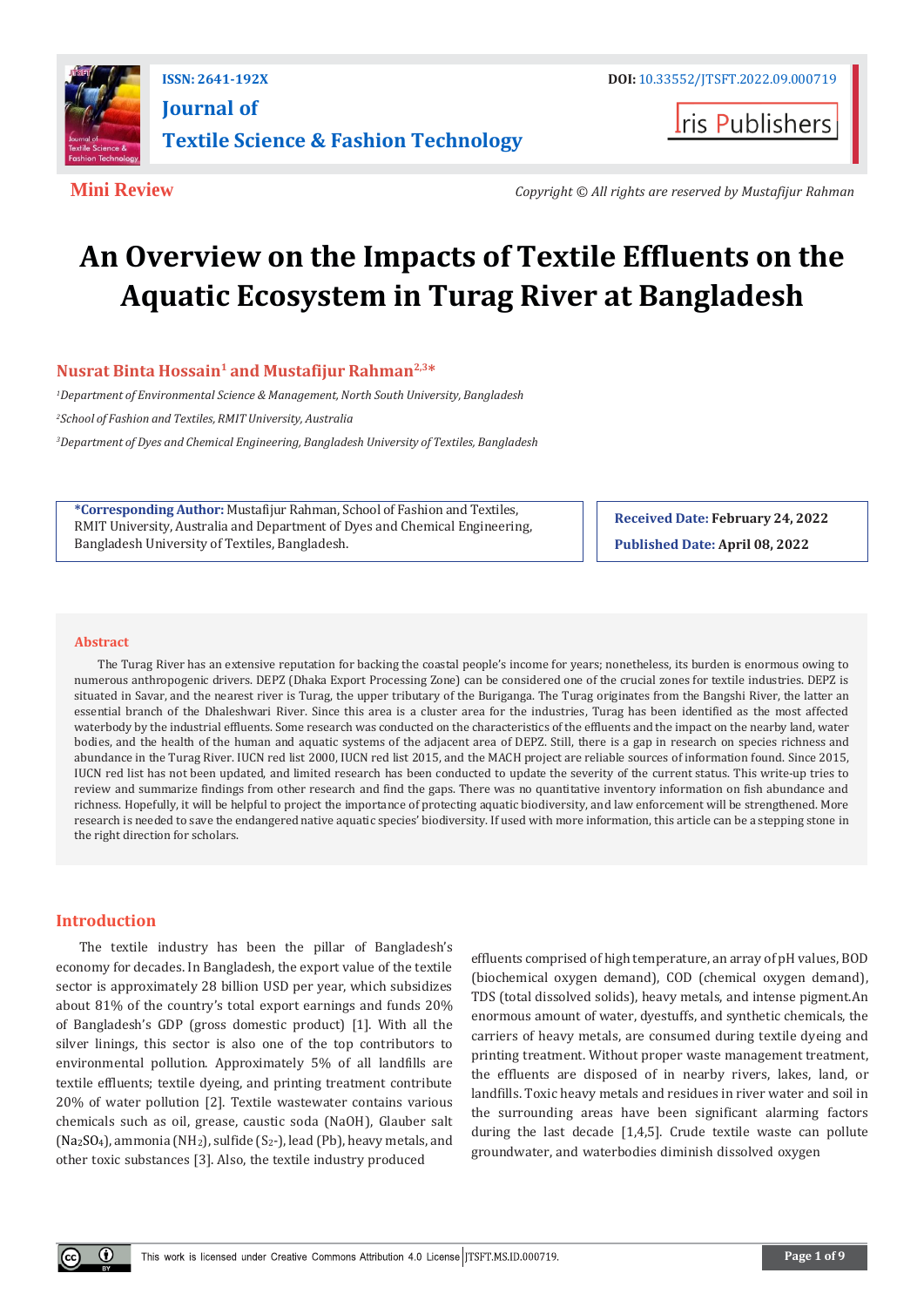in water and distress aquatic ecosystems [6]. Numerous studies have been done on the composition of effluents, and laws require a mandatory ETP in every textile unit. Still, the most common practice is dumping the affluent in the nearby waterbodies or lands. In 2016 textile industries in Bangladesh produced approximately 1.80 million metric tons of fabric originating about 217 million m<sup>3</sup> of wastewater (2016) containing an array of contaminants [6].

Bangladesh is a glaciofluvial nation of 147.570 km2, and its population is about 160 million. This country is privileged in consuming widespread aquatic assets, which inlets cover an area of 4.70 million hectares in various forms such as ponds, natural despairs (haors and beels), lakes, canals, rivers and so on [8]. The fisheries sector contributed a significant GDP (4.39% to national GDP and 22.76% to agricultural GDP). Moreover, this sector contributed 2.46% of the total export earnings in Bangladesh [9]. Fish delivers Sixty Percentage (60%) of nationwide animal protein ingesting. Moreover, fisheries division performs a crucial part in creating employment in rural areas and scarcity mitigation. Currently, yearly fish demand is 33.90 metric tons, and fish consumption is 18.94 kg each year by a person. Therefore, it can decrease its undernourishment difficulty by growing aquatic fish production [9]. Many family members in rural areas are involved in freelance fishing work from aquatic sources such as the rivers and other open water areas. However, the aquatic environment's physical, chemical, and biological properties can be degraded by many textile effluents and could damage human health, livestock, and other biodiversity [10,11]. Heavy metals can be considered

lethal pollutants as they are non-biodegradable and toxic, and they are capable of entering the food chain [13-15]. The Dhaka Export Processing Zone (DEPZ) is the 2nd EPZ, and the most significant industrial zone of Bangladesh started its maneuver in 1993; Ninetytwo (92) industrial units are situated in this zone, which is creating pollution and degrading environment for the entire area [16]. The Turag River flowing by the side of Dhaka city is one of the most contaminated rivers in Bangladesh [17]. Turag River supposedly originates enormous contaminant loads from industrial wastes straight as this area is a cluster area of industries, textiles, dyeing, and pharmaceuticals. Several canals, channels, and pipes were detected to directly discharge industrial, municipal, and domestic sewage into the Turag [18]. Industrial effluents dumping without treatment into the water bodies have been alarming for local aquatic pollution, leading to fish death in many cases [19]. It does affect not only species richness but also species abundance in the specific aquatic ecosystem. To compare the situation, this report has researched several articles and IUCN red lists (2000) to categorize the endangered species and have an idea about abundance in the study area.

## **Methodology**

# **Study area map**

The Turag originates from the Bangshi River, an important tributary of the Dhaleshwari River, flows through the Gazipur district and joins the Buriganga at Mirpur in the Dhaka district (Figure 1).



**Citation:** Nusrat Binta Hossain, Mustafijur Rahman. An Overview on the Impacts of Textile Effluents on the Aquatic Ecosystem in Turag River at Bangladesh. J Textile Sci & Fashion Tech 9(4): 2022. JTSFT.MS.ID.000719. DOI[: 10.33552/JTSFT.2022.09.000719.](https://dx.doi.org/10.33552/JTSFT.2022.09.000719)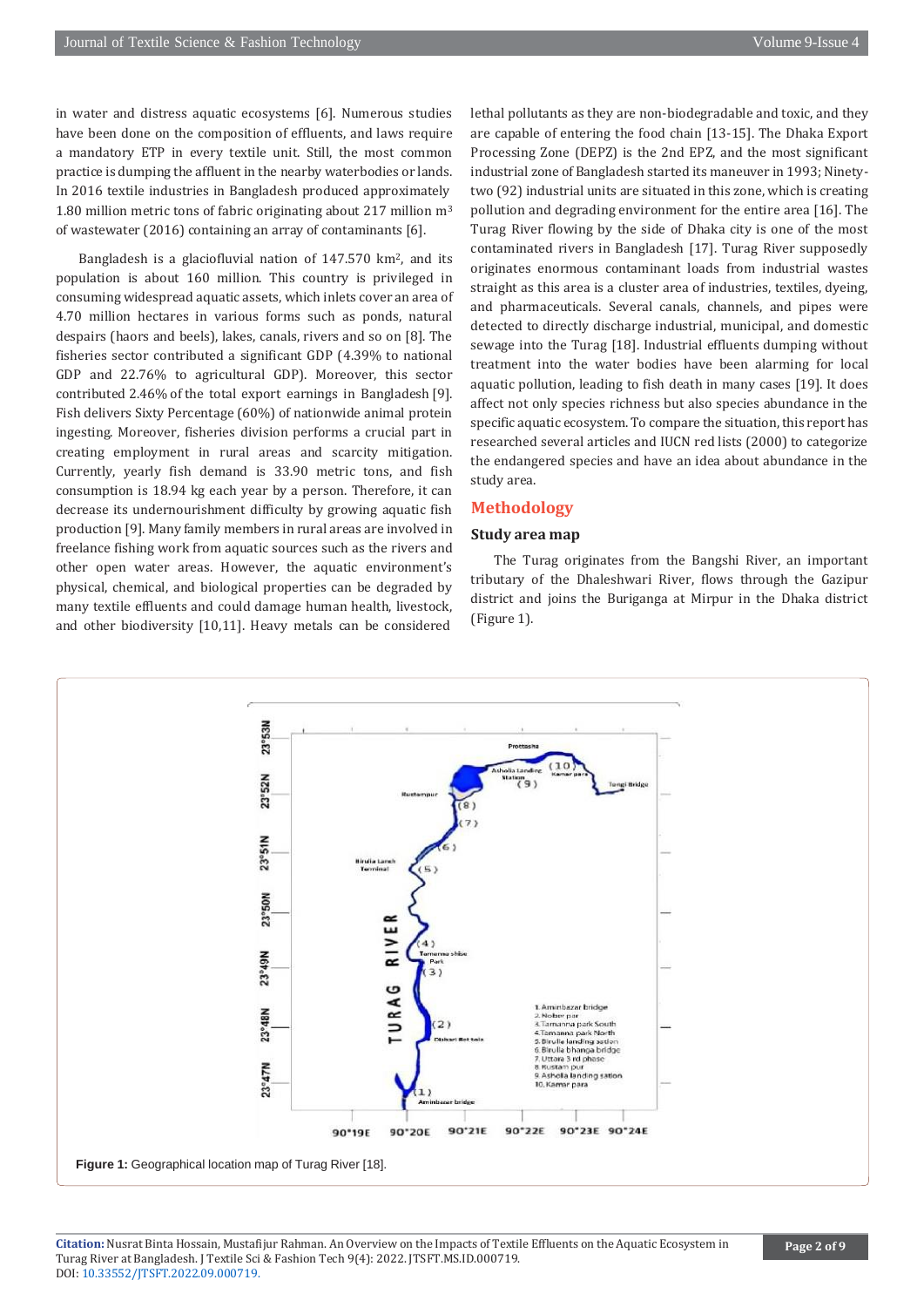Secondary data were collected from several papers relatedto the subject for this article. Google Scholar, Scopus, and Webof Science were searched using related keywords like "textile industries in Bangladesh," "effluents, "aquatic ecosystem," and so on. Finally, approximately 20 peer-reviewed articles were shortlisted. Most of the articles were from high impact journals of renowned publishers such as Elsevier, Taylor and Francis, Springer, etc. Most of the articles were published between 2014 to 2022. Related government policies were analyzed, some projects like "MACH ((Management of Aquatic Ecosystems through Community Husbandry), NSP (Nishorgo Support Project) were also reviewed for reliable information about species richness and abundance information. Some information has been collected from reputed newspaper as well. There was no quantitate information found on abundance of each species in this river. The information about abundance used here are driven from survey conducted by various research teams and the data collected from the local fisher and nonfisher communities.

The IUCN (International Union for Conservation of Nature) Red Booklist was used as a guideline to categorize the fish species of the study zone in terms of 'endangered,' 'critically endangered,' or 'vulnerable.' There are several policies in Bangladesh to protect endangered species. In 1982, the Government endorsed the amended fish conservation law and promulgated 'The Protection and Conservation of Fish (Amendment) Ordinance, 1982. It was furtheramended in 1995 and then in 2002. To boost the fishery sector, the Government ratified 'The Bangladesh Fisheries Development

Corporation Act, 1973 and established the Corporation under this  $\Delta$  ct.

# **Results and Discussions**

In the Dhaka district, 33% of industries are located, and 32% are in Narayanganj. There were 298 polluting textile mills listed by DoE in 1986, which is now 365 in number [11]. The typical characteristics of wastewater produced by the textile industry include high temperature, a wide range of pH values, biochemical oxygen demand (BOD), chemical oxygen demand (COD), total dissolved solids (TDS), heavy metals, and intense pigment [20]. High-temperature wastewater discharged into rivers may increase the temperature of the water body, which in turn can affect flora and fauna [21].

Fishes are fairly receptive to deviations in their surrounding environment [18]. Fish communities has been considered as a good biological indicator and followed by several authors [22, 23]. Apart from fishes some aquatic plants like Ipomoea Aquatica (locally named as "Kolmi Shak"), Nymphaea nouchali (locally known as "Saluk") and Trapa natans (locally named as "Panifal, Singra") were also found to be part of Turag river aquatic system [44].

Table 1 presents the standard value for the physicochemical parameters, and Table 2 data was taken by Sarkar et al. in different seasons (dry-February, 2015 and wet-June, 2015) to compare and analyze whether they fall in the standard range [22].

| <b>Parameters</b>                               | <b>Inland Surface water</b> |
|-------------------------------------------------|-----------------------------|
| pH                                              | $6 - 9$                     |
| Temperature °C                                  | 40                          |
| Salinity                                        | $\overline{\phantom{a}}$    |
| TDS (mg/L)                                      | 2100                        |
| TSS                                             | $\overline{\phantom{a}}$    |
| DO(mg/L)                                        | $4.5 - 8$                   |
| COD (mg/L)                                      | 200                         |
| BOD5 (mg/L) at 20 °C                            | $50\,$                      |
| $\operatorname{Cr\,}\!\left(\text{mg/L}\right)$ | $0.5\,$                     |
| Cu (mg/L)                                       | $0.5\,$                     |
| Zn (mg/L)                                       | $5.0\,$                     |
| Pb (mg/L)                                       | $0.1\,$                     |
| Ni (mg/L)                                       | $\,1\,$                     |
| Cd (mg/L)                                       | 0.05                        |
| Hg(mg/L)                                        | $0.01\,$                    |
| $\rm Fe~(mg/L)$                                 | $\overline{c}$              |
| As (mg/L)                                       | $0.2\,$                     |
| $Mn$ (mg/L)                                     | $5.0\,$                     |

**Table 1**: Department of Environment (DoE) standard value for the physicochemical parameters [22].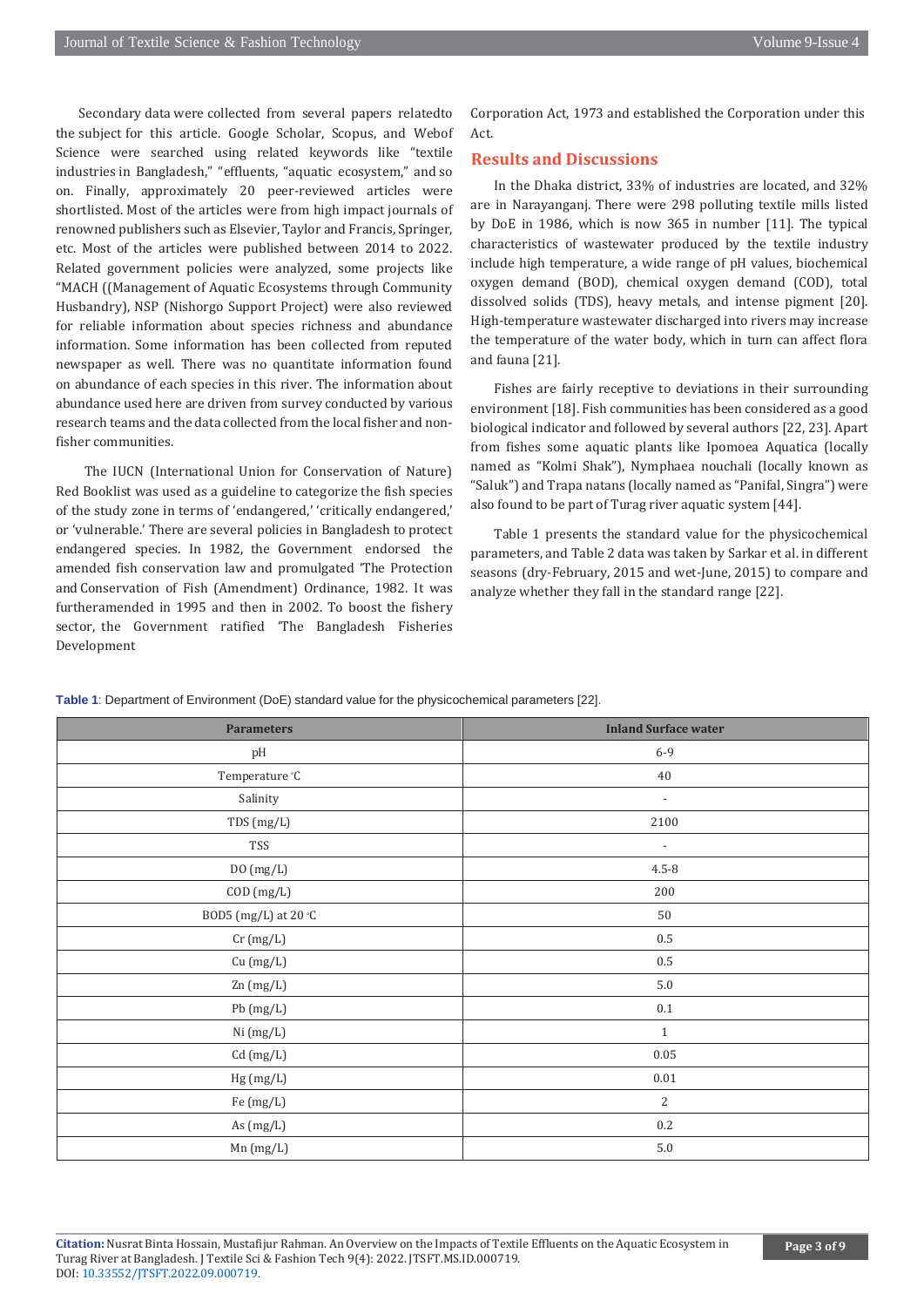| Time         | <b>Sampling</b><br><b>Color</b><br>point |       | <b>Smell</b> | pH       | $T(^{\circ}C)$ | <b>Salinity</b> | <b>TDS</b> | <b>TSS</b> | EC.       | D <sub>0</sub> | COD     | <b>BOD</b> |
|--------------|------------------------------------------|-------|--------------|----------|----------------|-----------------|------------|------------|-----------|----------------|---------|------------|
|              |                                          |       |              |          |                | (mg/L)          | (mg/L)     | (mg/L)     | $(\mu S)$ | (mg/L)         | (mg/L)  | (mg/L)     |
| Dry<br>(Feb) | $SP-1$                                   | Dark  | Acrid        | 9.43     | 27.2           | 596             | 872        | 193.5      | 1253      | 0.8            | $340**$ | 218        |
|              | $SP-2$                                   | Dark  | Acrid        | $9.45**$ | 27.3           | $612**$         | 898**      | 182.6      | 1350      | 0.6            | 320     | 232**      |
|              | $SP-3$                                   | Dark  | Acrid        | 9.44     | $26.9*$        | 603             | 892        | 196.8**    | 1362**    | $0.6*$         | 338     | 230        |
| Wet<br>(Jun) | $SP-1$                                   | Light | Unpleasant   | $8.23*$  | $32.7**$       | 436*            | 687        | 112.7      | 1095      | 1.2            | 260     | 96         |
|              |                                          | Dark  |              |          |                |                 |            |            |           |                |         |            |
|              | $SP-2$                                   | Light | Unpleasant   | 8.3      | 32.5           | 502             | 684*       | $97.0*$    | 1018      | $1.4***$       | 240     | 82*        |
|              |                                          | Dark  |              |          |                |                 |            |            |           |                |         |            |
|              | $SP-3$                                   | Light | Unpleasant   | 8.25     | 32.1           | 487             | 693        | 108.4      | 985*      | 1.3            | $232*$  | 88         |
|              |                                          | Dark  |              |          |                |                 |            |            |           |                |         |            |
| Average      |                                          |       |              | 8.85     | 29.78          | 539.33          | 787.67     | 148.5      | 1177.17   | 0.98           | 288.33  | 157.67     |

**Table 2:** Physicochemical parameters in the Turag River [22].

\*Minimum value; \*\*Maximum value

T = Temperature; TDS = Total Dissolve Solid; TSS = Total Suspended Solid;

EC = Electrical Conductivity; DO = Dissolve Oxygen;

COD = Chemical Oxygen Demand; BOD = Bio-chemical Oxygen Demand;

SP-1 is a River terminal

Dissolved Oxygen (DO) is a vital water quality parameter. Hence, it provides information about aquatic bacterial movement, photosynthesis, accessibility of nutrients, stratification, and so on [25]. The decrease of DO makes the water environment inhabitable for aquatic biota [26]. In table 2, DO ranges from 0.6 to 1.4 mg/L with an average value of 0.98 mg/L, which is lower than that recorded by Rahman et al. and Mobin et al. [27, 28] close to these points. Though the lower DO value on Sp-1 was explained by Akash et al. that sp-1 being a river terminal daily, a big load of human wastes and untreated oil are discarded into the river, which may be a likelysource of DO decrease [24].

COD denotes the organic content present in the water body. Higher COD value designates the higher organic pollution [26].The COD level ranged in this study by Akash et al. was between 232 to 340 mg/L and average value is 288.3 mg/L, which is higherthan the DO standard. The higher value of COD implies a higher amount of the industrial and municipal discharge load [24]. Apart from that, in the dry season, due to declined water flow, the growth of microorganisms rises greatly, which is another possible reason for a higher value of COD [24]. BOD specifies how much oxygenis required for microorganisms to oxidize for a given quantity of organic matter. BOD ranges from 82 to 232 mg/L with an average value of 157.7 mg/L, higher than the DO standard [26].

Saline content in water indicates the suitability of water use for drinking, washing, and irrigation purpose [26]. Salt content distresses the soil building, permeability, and ventilation on which the plant growth depends [30]. Salinity ranges from 436 to 612 mg/L with an average value of 539 mg/L, but there is no specific

requirement for salinity in the DoE standard.

TDS represents the dissolved inorganic and organic content in water which may be present in the form of both colloidal and dissolved states [24]. Turbidness of water rises with the rise of TDS value [31]. Industrial, municipal, and untreated agricultural discharge can be blamed for the TDS increase in the Turag River [24].

TSS generally contains fine clay, plankton, organic and inorganic compounds, colloidal substances, and other microorganisms [24]. Unprocessed industrial, municipal, and agricultural wastage increases the TSS value [24]. TSS is liable to pH variation. With pH change, the dissolved matter can be aggregated and precipitated [32]. On the other hand, pH indicates the water quality, which determines the acidic nature of water [26].

pH ranged from 8.23 to 9.45, with an average value of 8.85 directing the alkaline nature of water. This alkaline pH is rooted in the untreated industrial (mainly textile and tannery) discharge in the Turag River [24].

The water temperature is vital for chemical, photochemical activity in water [24]. A drastic change in water temperature is fatal for fish and aquatic biota [26,34]. Temperature observed by Akash et al. was in the range of D0E standard [24].

A study was conducted during February–March 2012 (winter) and August–September 2012 to reported number of heavy metals found in fish muscles in Turag River. The data are shown in the below Table 3 [35].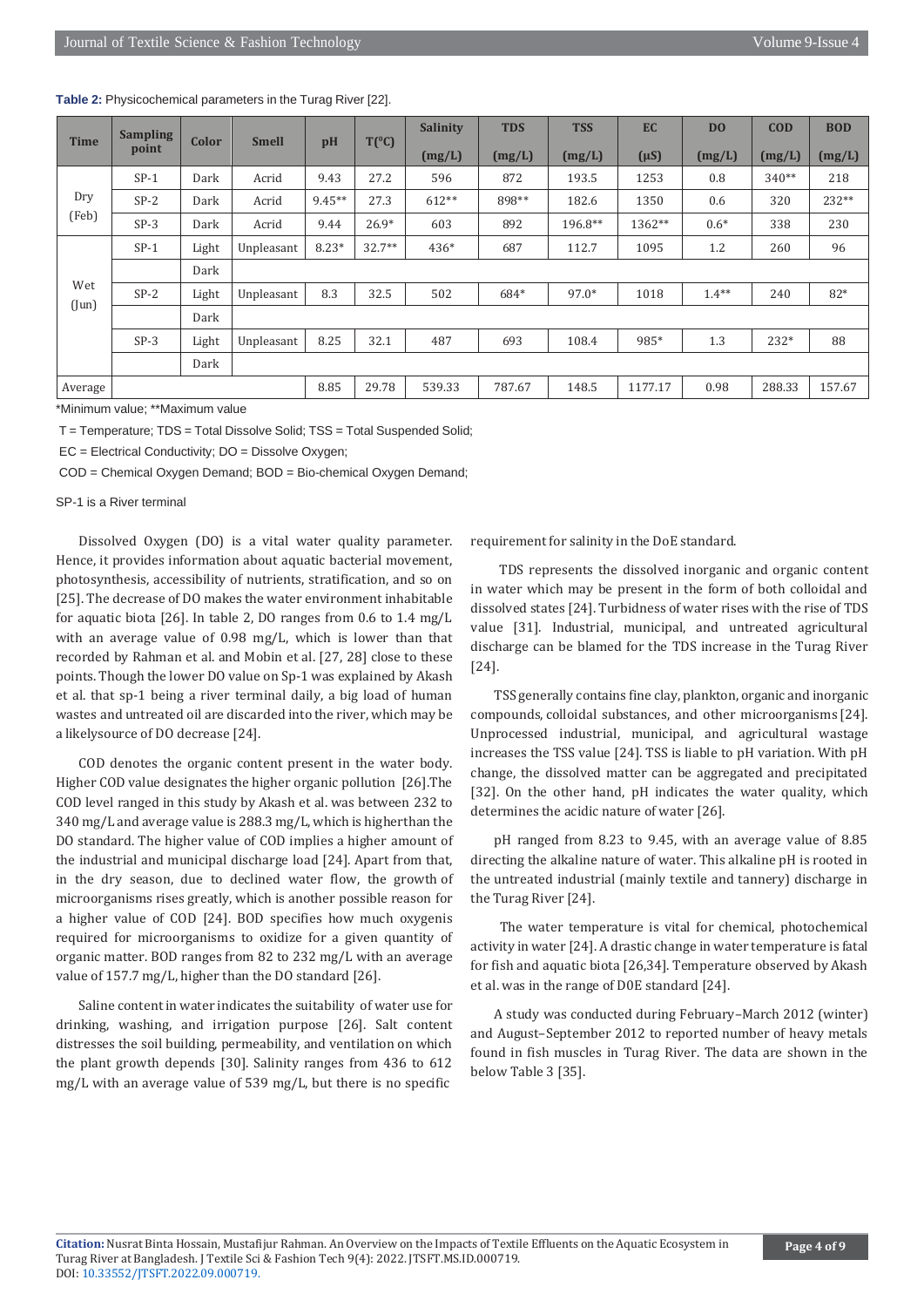### **Table 3:** Concentration of Heavy Metal found in fish muscle.

|                  | Ni              | սս             | AS                   |                     |                   |
|------------------|-----------------|----------------|----------------------|---------------------|-------------------|
| $2.2(0.97-3.60)$ | $1.2(0.14-2.7)$ | $2.9(1.1-5.7)$ | $0.22(0.091 - 0.42)$ | $0.018(0.008-0.03)$ | $0.84(0.052-1.6)$ |

Nickel usuallybefalls at aninsignificantlevel in the environment, and it can be the reason of several pulmonary diseases, such as lung inflammation, fibrosis, emphysema, and tumors [35, 36]. The toxic effects of Arsenic (As) are dependent on the oxidation state and chemical species. Inorganic As has been measured as carcinogenic and is related to lung, kidney, bladder, and skin disorders [35,37]. Cr and Cu can be considered as the cause of nephritis, anuria, and extensive lesions in the kidney [35,38]. The effects can be deadly (can be acute, chronic, or sub-chronic depending on severity), neurotoxic, carcinogenic, mutagenic, or teratogenic [35, 39]. Cd was spotted in the lowest concentration in the studied fish species [35]. It has been recognized that Cd befalls in the aquatic organisms and marine environment only in trace concentrations [35]. However, it

damages several organs such as kidney, lung, bones, placenta, brain and the central nervous system [35,40]. Lead (Pb) is an unnecessary element, and it is well recognized that Pb can be the cause of neurotoxicity, nephrotoxicity, and many others adverse health effects [35, 41].

A team conducted the research (Naser, et al ,2016) from December 2012 to November 2013; they also tried to categorize the inventory of fish in this same river. According to their experiment and finding, species richness was then 71 (71 species of freshwater fishes including 65 native and six exotic species) were found in Turag River. Among 71 fish species, nine endangered, five critically endangered and twelve vulnerable species were spotted according to IUCN red list 2000, as shown in Table 4 [18].

| <b>Order</b>      | Family       | <b>Scientific name</b>         | <b>English name</b>    | <b>Local name</b>    | <b>Local Status IUCN</b><br><b>2000</b> list |
|-------------------|--------------|--------------------------------|------------------------|----------------------|----------------------------------------------|
| Osteoglossiformes | Notopteridae | Chitala chitala                | Humped Featherback     | Chital, Chetol       | En                                           |
|                   |              | Notopterus notopterus          | Grey Featherback       | Foli, Fholui         | Vu                                           |
| Cluperiformes     | Clupeidae    | Tenualosa ilisha               | River Shad, Hilsa Shad | Ilish, Ilsha         |                                              |
|                   | Engraulidae  | Gudusia chapra                 | Indian river shad      | Chapila              |                                              |
| Channiformes      | Channidae    | Channa punctata                | Spotted Snakehead      | Taki, Lata, Lati     |                                              |
|                   |              | Channa striatus                | Snakehead Murrel       | Shol                 |                                              |
|                   |              | Channa marulius                | <b>Great Snakehead</b> | Gajar, Gajari        | En                                           |
|                   |              | Channa orientalis              | Walking Snakehead      | Gachua, Cheng        | Vu                                           |
| Cypriniformes     | Cyprinidae   | Amblypharyngodon mola          | Mola carplet           | Mola, Moa            |                                              |
|                   |              | Barbonymus gonionotus          | Java Barb              | Thai Sarpunti        |                                              |
|                   |              | Hypophthalmichthys<br>molitrix | Silver Carp            | Silver Carp          |                                              |
|                   |              | Aristichthys nobilis           | <b>Bighead Carp</b>    | Bighead              |                                              |
|                   |              | Labeo calbasu                  | Black Rohu, Kalbasu    | Kalibaus, Baus       | En                                           |
|                   |              | Catla catla                    | Catla                  | Catla, Katla         |                                              |
|                   |              | Cyprinus carpio                | Common carp            | Carpu                |                                              |
|                   |              | Cirrhinus cirrhosus            | Mrigal carp            | Mrigal, Mirka        |                                              |
|                   |              | Labeo rohita                   | Rohu, Rohu Carp        | Rui, Rohit           |                                              |
|                   |              | Labeo gonius                   | Kuria Labeo            | Ghannya, Goni        | En                                           |
|                   |              | Labeo bata                     | Bata Labeo             | Bata, Bhangan Bata   | En                                           |
|                   |              | Cirrhinus reba                 | Reba                   | Tatkini, Bata        | Vu                                           |
|                   |              | Labeo boggut                   | Boggut Labeo           | Ghania, Gohria       |                                              |
|                   |              | Osteobrama cotio               | Cotio                  | Keti, Dhela, Dhipali | En                                           |
|                   |              | Puntius sarana                 | Olive Berb             | Sar Punti            | Cr                                           |
|                   |              | Puntius sophore                | Spotfin Swamp Barb     | Punti, Jat Punti     |                                              |
|                   |              | Puntius chola                  | Swamp Barb, Chola Barb | Chalapunti, Punti    |                                              |
|                   |              | Puntius terio                  | One spot Barb          | Teri Punti           | Vu                                           |
|                   |              | Puntius guganio                | Grass barb             | Mola punti           |                                              |

**Table 4:** Classification of threatened fish species in the Turag River, Kaliakoir, Gazipur, according to IUCN red list 2000 [18, 42].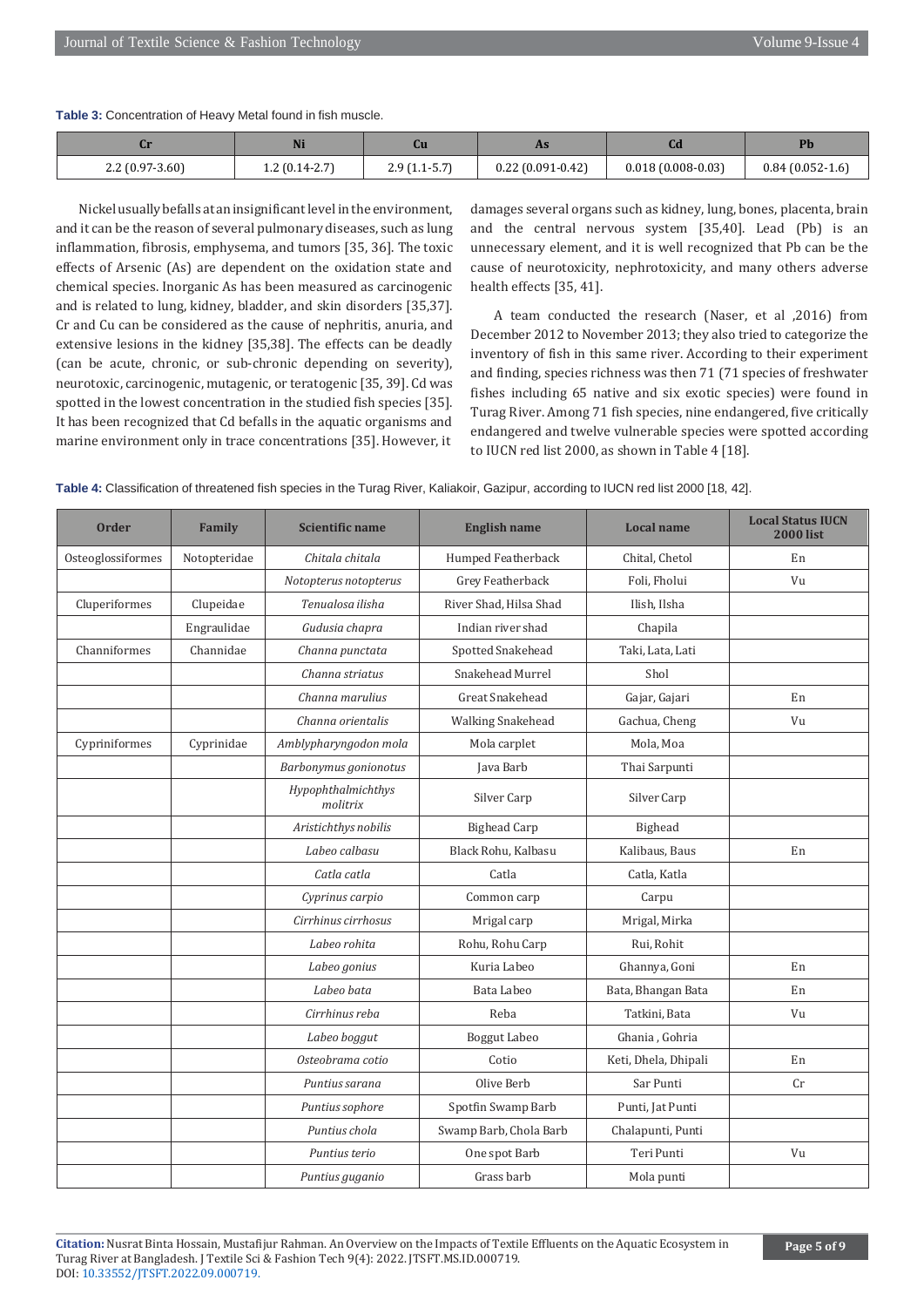|                   |                       | Puntius conchonius            | Rosy Barb, Red Barb                   | Kanchan Punti           |    |
|-------------------|-----------------------|-------------------------------|---------------------------------------|-------------------------|----|
|                   |                       | Rasbora daniconius            | Common Rasbora                        | Darkina                 |    |
|                   |                       | Salmostoma phulo              | Finescale Razorbelly Minnow           | Fulchela                |    |
|                   |                       | Salmostoma bacaila            | Large Razorbelly Minnow               | Narkalichela            |    |
|                   |                       | Aspidoparia jaya              | Jaya                                  | Java, Peali             |    |
|                   | Cobitidae             | Botia dario                   | Queen Loach, Bengal Loach             | Rani                    | En |
|                   |                       | Lepidocephalichthys<br>guntea | Guntea Loach                          | Gutum                   |    |
| Siluriformes      | Bagridae              | Mystus bleekeri               | Stripped Dwarf catfish                | Bajari Tengra, Bujri    |    |
|                   |                       | Mystus tengara                | Day's Mystus                          | Gulsha Tengra           |    |
|                   |                       | Mystus cavasius               | Gangetic Mystus                       | Kabashi Tengra,         | Vu |
|                   |                       | Mystus vittatus               | Stripped Dwarf catfish                | Tengra                  |    |
|                   |                       | Sperata aor                   | Long Whiskered                        | Ayre                    | Vu |
|                   | Siluridae             | Wallago attu                  | Boal                                  | Boal, Boali             |    |
|                   | Schilbeidae           | Ailia coila                   | Gangetic Ailia                        | Kajuli, Bashpata        |    |
|                   |                       | Ailia punctata                | Jamuna Ailia                          | Kajuli, Bashpata        | Vu |
|                   |                       | Clupisoma garua               | Garua Bacha, Gagra                    | Garua Bacha             | Cr |
|                   |                       | Eutropiichthys murius         | Murius vacha                          | Muri bacha              |    |
|                   |                       | Eutropiichthys vacha          | Batchwa vacha, Bacha                  | Bacha, Garua Bacha      | Cr |
|                   | Pangasiidae           | Pangaius pangaius             | Pungas                                | Pangas                  | Cr |
|                   | Sisoridae             | Bagarius bagarius             | Gangetic Goonch                       | Baghair                 | Cr |
|                   |                       | Gagata cenia                  | Indian Gagata                         | Cenia, Jungla           |    |
|                   | Heteropneus-<br>tidae | Heteropneustes fossilis       | <b>Stinging Catfish</b>               | Shing, Jiol             |    |
|                   | Loricariidae          | Hypostomus plecostomus        | Suckermouth catfish                   | Choshok machh           |    |
| Synbranchiformes  | Synbranchidae         | Monopterus cuchia             | Cuchia                                | Kuchia, Kuicha          | Vu |
| Perciformes       | Ambassidae            | Pseudambassis lala            | Highfin Glassy Perchlet               | Lal Chanda              |    |
|                   |                       | Pseudambassis baculis         | Himalayan Glassy Perchlet             | Kata Chanda             |    |
|                   |                       | Chanda nama                   | Elongate Glass-perchlet               | Nama Chanda             | Vu |
|                   |                       | Pseudambassis ranga           | Indian Glassy fish                    | Ranga Chanda            | Vu |
|                   | Sciaenidae            | Otolithoides pama             | Pama Croaker, Pama                    | Poa, Poma               | C  |
|                   | Nandidae              | Nandus nandus                 | Mottled Nandus                        | Bheda, Meni             | Vu |
|                   | Cichlidae             | Oreochromis mossambicus       | Tilapia                               | Tilapia                 |    |
|                   |                       | Oreochromis niloticus         | Nile Tilapia                          | Nilotica, Tilapia       |    |
|                   | Gobiidae              | Glossogobius giuris           | Tank Goby                             | Bele, Bailla            |    |
|                   | Anabantidae           | Anabas testudineus            | The Climbing Perch                    | Koi, Kai                |    |
|                   | Osphronemi-<br>dae    | Colisa lalia                  | Red Gourami                           | Lal khalisha            |    |
|                   |                       | Colisa fasciata               | Stripled Gourami                      | Khalisha, cheli         |    |
|                   |                       | Ctenops nobilis               | Indian paradisefish, Frail<br>Gourami | Naftani, Napit khailsha | En |
|                   | Mastacembe-<br>lidae  | Macrognathus pancalus         | <b>Striped Spinyeel</b>               | Guchi Baim              |    |
|                   |                       | Macrognathus aculeatus        | Lesser Spiny Eel                      | Tara Baim               | Vu |
|                   |                       | Mastacembelus armatus         | Tire-track Spiny Eel                  | Sal Baim, Bro Baim      | En |
|                   | Mugilidae             | Rhinomugil corsula            | Corsula Mullet                        | Khalla                  |    |
| Beloniformes      | Belonidae             | Xenentodon cancila            | Needle Fish                           | Kankila, Kakila         |    |
| Tetraodontiformes | Tetraodon             | Tetraodon cutcutia            | Ocellated pufferfish                  | Tepa, Potka             |    |
|                   |                       | Tetraodon fluviatilis         | Green puffer fish                     | Potka                   |    |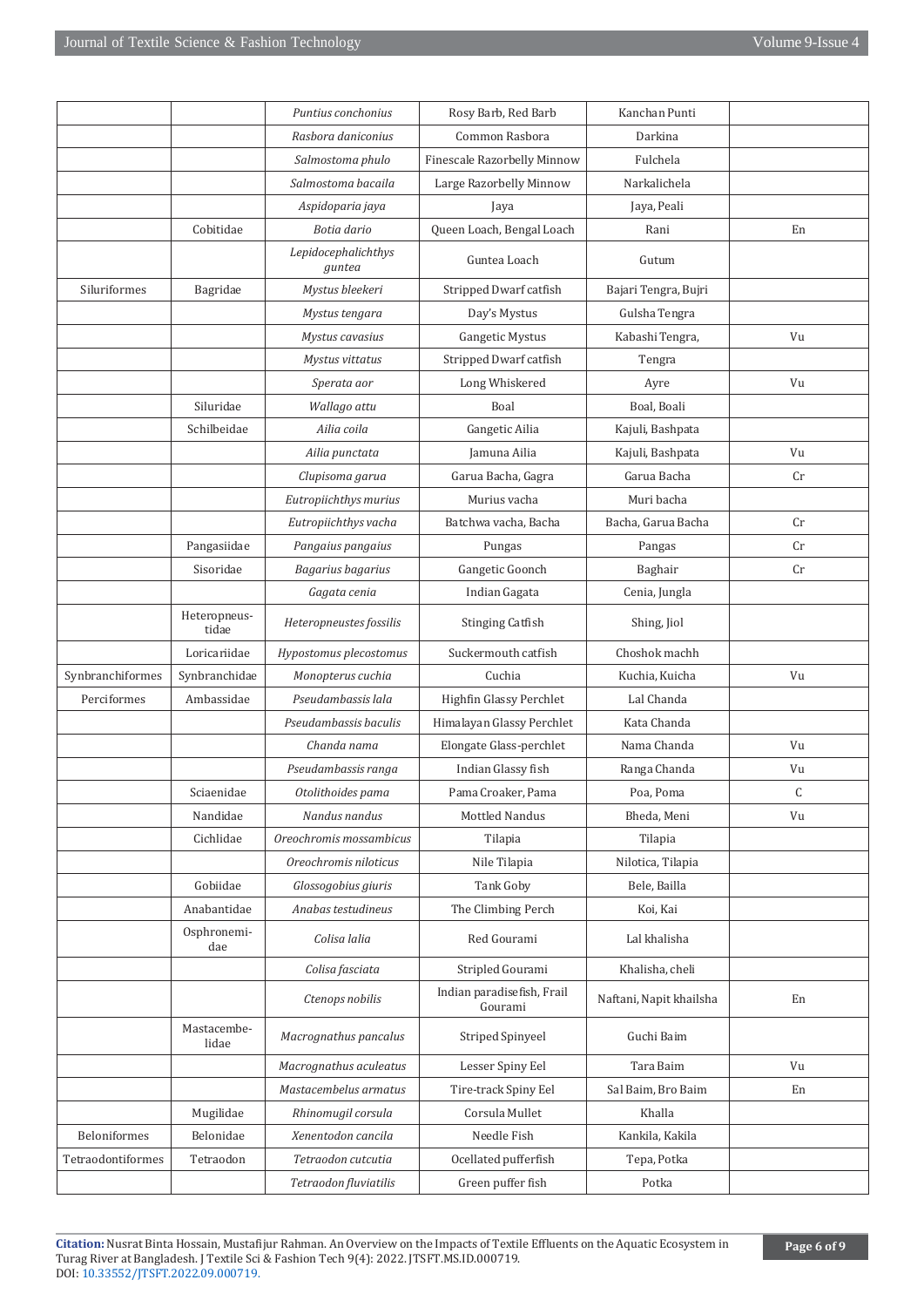Another research by Kamrujjamna et al. (2015) was conducted during July 2010 to June 2012 about the species composition in Bangshi River which is the origin of Turag River.

According to the study, the species abundance was comprised of 33.33% Siluriformes which was the most dominant order, then the percentage is as follows Cypriniformes (31.25%), Perciformes (14.58%), Clupiformes (6.25%), Channiformes (6.25%), Osteoglossiformes (4.16%), Synbranchiformes and Beloniformes of each 2.08% [43].

During October 2014 to September 2015, the composition was found little different. Cypriformes was the most abundant occupied about 39% of the total fish species. Siluriformes was about 22% of fish species and the less abundant fish species were beloniformes, mugiliformes and symbranchiformes each of which obtained only 1% of the total fish species [45].

In the last century, where considerable demand of freshwater arises, the environmental deprivation and habitat loss has been observed, and has threatened several aquatic species [45, 46]. Khanna and Ishaq (2013) recognized that the blame for of the low species diversity of fishes in River Asan (India) goes to the releases from industries, high rate of deposit and effluence due to domestic and commercial wastewater [46, 47].

There was another study conducted in Turag River to know the local community's observations about the indicators and significances of climate change in 2012. The duration of this study was a three-month period from September 17, 2012. There were participants from fishermen and non-fishermen both groups. They were asked about the perceived changes in temperature, rainfall, flood event, fish abundance and taste. About 80 percent participants (both non-fishers and fishers) noticed that the fish breeding season is altering. Same percentage of people also perceived that fish growth and taste have changed. The majority of them noticed that fish biodiversity has radically declined for 15 years, and they mentioned that the recent temperature has been warmer than in the past, and the occurrence of drought has also been showing the rising tendency [47]. Apart from climate change, overfishing, use of pesticides in the agricultural land which washes off in the river through rains, lack of fish reservation and consciousness, andabuse of fish acts are also responsible for the destruction of fish biodiversity [47].

The growth of fish or catch per unit effort deterioration gradually, even in certain months of the year, fish availability is close to zero in the river Buriganga and Turag due to pollution of the river water [48]. This points towards the lower abundance of the species, and pollution of this river can be blamed for the degraded aquatic ecosystem.

# **Limitations**

There was no current information available on the species biodiversity and no quantitively information about species richness in Turag river. Thus, comparing the situation with old date was not possible, we had to depend on the available data and assume a trend. Also, there was contradictory findings in different studies conducted during closer time duration. More research and government projects like "MACH", can improve the situation and

can have reliable record of fish inventory.

# **Suggested conservation intervention**

Using natural dyes can eliminate toxic substantially from the source. Consumers also have drawn their attention worldwide regarding the application of textiles (preferentially natural fiber products) dyed with eco-friendly natural dyes and biological chemicals such as enzymes due to increasing awareness concerning the significance of eco-friendly materials [49].

Water-efficient dyeing technology can save water and, ultimately, water bodies and, consequently, the ecosystem.

• Regular monitoring of the discharge system and ETP of the mills can help reduce pollutants in the river.

There are policies in place, but proper implementation is needed. Overfishing is another reason to blame for the biodiversity loss. There were about 500 people found who are directly or indirectly dependent on fishing from this river [50]. Law implementation can reduce overfishing tendency and raising awareness among the fishing community would help in the long run to save this river. At the same time creating alternative livelihood for a part of them can reduce overfishing to some extent.

The water bodies which have been contaminated already should go under monitoring and processing if needed.

Using improved technology, adopting greener production options, reusing, and recycling treated water may reduce water consumption, effluent volume, water stresses and help preserve aquatic ecosystems.

The insights from local fishing communities and critical plaintiffs demands an ecosystem assessment at the Turag River to see how changes are maintained by an array of natural and anthropogenic factors and concerns [51]. The localcommunity knowledge and experience should be taken into consideration when implementing a restoration process.

• The Riparian ecosystem restoration can be a groundbreaking way to manage the critical river system [52]. The Riparian ecosystem concept emphasizes greenery on the riverbank to create habitat for many species, boost the quality of soil and offer an uplifting environment for restoration. Riparian zones offer substantial housing for aquatic creatures, water temperature adjustment, dropping deposits and corrosion, etc. This theory also displays that the Riparian zones diminish surface overflow pollution and improve water quality. The bank of the Turag River could be a suitable location to develop the Riparian Ecosystem.

# **Conclusion**

Sustainable and green new technologies should be implemented to continue Bangladesh's socio-economic growth and develop a healthier ecosystem. Environmental Management, proper law enforcement, sustainable material usage, Riparian Ecosystem all can contribute to the restoration of the Turag River. All of them are appropriate for Bangladesh and can benefit the people living

**Citation:** Nusrat Binta Hossain, Mustafijur Rahman. An Overview on the Impacts of Textile Effluents on the Aquatic Ecosystem in Turag River at Bangladesh. J Textile Sci & Fashion Tech 9(4): 2022. JTSFT.MS.ID.000719. DOI[: 10.33552/JTSFT.2022.09.000719.](https://dx.doi.org/10.33552/JTSFT.2022.09.000719)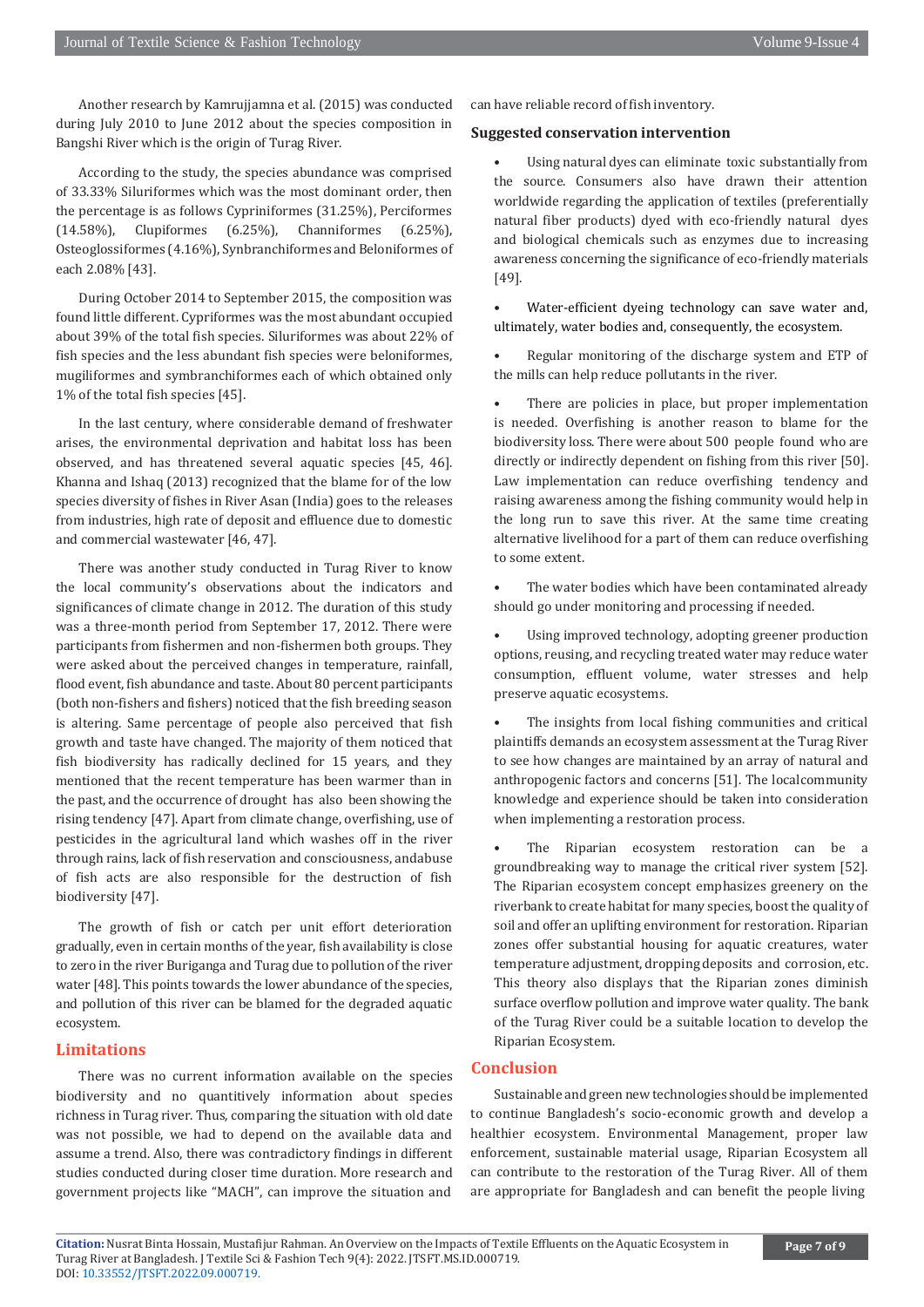near the Turag River. Since there has been limited research on biodiversity in Turag River, we had to depend on the available secondary data sources. Further research is required on this area to know the extent of damage has been done and more steps needed to be implemented to restore this valuable ecosystem.

# **Acknowledgement**

None.

# **Conflict of Interest**

Authors declare no conflict of interest.

### **References**

- 1. Hossain ASM (2021) Ready-made garments sector of Bangladesh and Covid-19 impact: Stitching for a better future.
- 2. Aldalbahi A, El-Naggar ME, El-Newehy MH, Rahaman M Hatshan MR, et al. (2021) Effects of technical textiles and synthetic nanofibers on environmental pollution. Polymers 13(1): 155.
- 3. Bhuiyan, M.A.R., 2015. Treatment of textile effluent by radiation for dyeing and irrigation purpose (Doctoral dissertation, University of Dhaka).
- 4. [Fernandes C, Fontaínhas-Fernandes A, Cabral D, Salgado MA \(2008\)](https://pubmed.ncbi.nlm.nih.gov/17447151/) Heavy metals in water, [sediment](https://pubmed.ncbi.nlm.nih.gov/17447151/) and tissues of Liza saliens from [Esmoriz-Paramos](https://pubmed.ncbi.nlm.nih.gov/17447151/) lagoon, Portugal. Environ Monit Assess 136(1-3): [267-275.](https://pubmed.ncbi.nlm.nih.gov/17447151/)
- 5. [Ozmen H, Kulahçi F, Çukurovali A, Dogru M \(2004\) Concentrations of](https://pubmed.ncbi.nlm.nih.gov/14987939/) [heavy metal and radioactivity in surface water and sediment of Hazar](https://pubmed.ncbi.nlm.nih.gov/14987939/) Lake (Elazığ, Turkey). [Chemosphere 55\(3\):](https://pubmed.ncbi.nlm.nih.gov/14987939/) 401-408.
- 6. Sharif MI, Hannan MA (1999) Guide to the Environmental Conservation Act 1995 and Rules 1997. Bangladesh Centre for Advanced Studies (BCAS), Dhaka, Bangladesh.
- 7. Paul B, Faruque MH, Ahsan DA (2014) Consequences of climate change on fish biodiversity in the river Turag, Bangladesh: A community perception study. World Journal of Fish and Marine Sciences 6(2): 136- 141.
- 8. Sultana MS, Islam MS, Saha R, Al-Mansur M (2009) Impact of the effluents of textile dyeing industries on the surface water quality inside DND embankment,Narayanganj. Bangladesh J Sci Ind Res 44: 65-80.
- 9. Islam M, Chowdhury M, Billah M, Tusher T, Sultana N (2012) Investigation of effluent quality discharged from the textile industry of Purbani group, Gazipur, Bangladesh and its management. Bangladesh J Environ Sci 23: 123-130.
- 10. Mia R, Selim M, Shamim A, Chowdhury M, Sultana S, et al.(2019) Review on various types of pollution problem in textile dyeing & printing industries of Bangladesh and recommandation for mitigation. Journal of Textile Engineering & Fashion Technology 5(4): 220-226.
- 11. [Maceda-Veiga A, Monroy M, Navarro E, Viscor G, de Sostoa, A \(2013\)](https://www.sciencedirect.com/science/article/abs/pii/S0048969713000193) [Metal concentrations and pathological responses of wild native fish](https://www.sciencedirect.com/science/article/abs/pii/S0048969713000193) [exposed to sewage discharge in a Mediterranean river. Science of the](https://www.sciencedirect.com/science/article/abs/pii/S0048969713000193) Total [Environment 449: 9-19.](https://www.sciencedirect.com/science/article/abs/pii/S0048969713000193)
- 12. Wang L, Wang Y, Xu C, An Z,Wang S (2011) Analysis and [evaluation](https://pubmed.ncbi.nlm.nih.gov/20213058/) of the [source of heavy metals in water of the River Changjiang. Environ Monit](https://pubmed.ncbi.nlm.nih.gov/20213058/) Assess [173\(1-4\): 301-313.](https://pubmed.ncbi.nlm.nih.gov/20213058/)
- 13. Yohannes YB, Ikenaka Y, Nakayama SM, [Saengtienchai](https://www.sciencedirect.com/science/article/abs/pii/S0045653513001410) A, Watanabe K, et al. (2013) [Organochlorine](https://www.sciencedirect.com/science/article/abs/pii/S0045653513001410) pesticides and heavy metals in fish from Lake [Awassa, Ethiopia: insights from stable isotope analysis. Chemosphere](https://www.sciencedirect.com/science/article/abs/pii/S0045653513001410) [91\(6\): 857-863.](https://www.sciencedirect.com/science/article/abs/pii/S0045653513001410)
- 14. Islam MS, Sultana A, Sultana MS, Shammi M, Uddin MK (2016) Surface water pollution around Dhaka Export Processing Zone and its impacts on surrounding aquatic environment. Journal of Scientific Research 8(3): 413-425.
- 15. Rahman AKML, Islam M, Hossain MZ, Ahsan (2012) Study of the seasonal variations in Turag river water quality parameters. African Journal of Pure and Applied Chememistry 6(10): 144–148.
- 16. Bhouiyan NA, Baki MA, Sarker A, Hossain M (2016) Inventory of ichthyofaunal diversity, fishing gear and craft in Turag River, Dhaka, Bangladesh. Fisheries and Aquaculture Journal 7(2): B1-B1.
- 17. (2015) IUCN red list.
- 18. Rott U, Minke R (1999) Overview of [wastewater](https://www.sciencedirect.com/science/article/abs/pii/S0273122399003819) treatment and recycling [in the textile processing industry. Water Science and Technology 40\(1\):](https://www.sciencedirect.com/science/article/abs/pii/S0273122399003819) [137-144.](https://www.sciencedirect.com/science/article/abs/pii/S0273122399003819)
- 19. Joshi VJ, Santani DD (2012) Physicochemical characterization and heavy metal concentration in effluent of textile industry. Universal Journal of environmental research & technology 2(2).
- 20. [Karr JR \(1981\) Assessment of biotic integrity using fish communities.](https://www.tandfonline.com/doi/abs/10.1577/1548-8446%281981%29006%3C0021%3AAOBIUF%3E2.0.CO%3B2) [Fisheries 6\(6\): 21-27.](https://www.tandfonline.com/doi/abs/10.1577/1548-8446%281981%29006%3C0021%3AAOBIUF%3E2.0.CO%3B2)
- 21. Fausch KD, Lyons JOHN, Karr JR,Angermeier PL (1990) Fish communities as indicators of environmental degradation. American fisheries society symposium 8(1): 123-144.
- 22. Sarkar M, Islam JB, Akter S (2016) Pollution and ecological risk assessment for the environmentally impacted Turag River, Bangladesh. Journal of Materials and Environmental Science 7(7): 2295-2304.
- 23. Vikal P (2009) Biological Forum- An International Journal 1(2): 97-102.
- 24. Ahmed KS, Rahman AKML, Sarkar M, Islam JB, Jahan IA, et al. (2016) Assessment on the level of contamination of Turag river at Tongi area in Dhaka. Bangladesh Journal of Scientific and Industrial Research 51(3): 193-202.
- 25. Rahman AL, Islam M, Hossain MZ, Ahsan MA (2012) Study of the seasonal variations in Turag river water quality parameters. African Journal of Pure and Applied Chemistry 6(10): 144-148.
- 26. Mobin MN, Islam MS, Mia MY, Bakali B (2014) Analysis of physicochemical properties of the Turag River water, Tongi, Gazipur in Bangladesh. Journal of Environmental Science and Natural Resources 7(1): 27-33.
- 27. Chukwu O (2008) Analysis of groundwater pollution from abattoir waste in Minna, Nigeria. Research Journal of Diary Science 2(4): 74-77.
- 28. Rao NS (2006) Seasonal variation of groundwater quality in a part of Guntur District, Andhra Pradesh, India. Environmental Geology 49(3): 413-429.
- 29. Srivastava RK, Sinha AK, Pande DP, Singh KP, Chandra H (1996) Water quality of the river Ganga at Phaphamau (Allahabad)- effect of mass bathing during Mahakumbh. Environmental Toxicology and Water Quality: An International Journal 11(1): 1-5.
- 30. Nolz R, Kammerer G (2017) Evaluating a sensor setup with respect to near-surface soil water monitoring and determination of in-situ water retention functions. Journal of hydrology 549: 301-312.
- 31. Kishor R, [Purchase](https://www.sciencedirect.com/science/article/abs/pii/S2213343720313610) D, Saratale GD, Saratale RG, Ferreira LFR, et a[l.\(2021\)](https://www.sciencedirect.com/science/article/abs/pii/S2213343720313610) [Ecotoxicological](https://www.sciencedirect.com/science/article/abs/pii/S2213343720313610) and health concerns of persistent coloring [pollutants of](https://www.sciencedirect.com/science/article/abs/pii/S2213343720313610)  [textile industry wastewater and treatment approaches for](https://www.sciencedirect.com/science/article/abs/pii/S2213343720313610) [environmental safety. Journal of Environmental Chemical Engineering](https://www.sciencedirect.com/science/article/abs/pii/S2213343720313610) [9\(2\): 105012.](https://www.sciencedirect.com/science/article/abs/pii/S2213343720313610)
- 32. Patil PN, Sawant DV, Deshmukh RN (2012) Physico-chemical parameters for testing of water–A review. International journal of environmental sciences 3(3): 1194-1207.
- 33. Islam MS, Ahmed MK, Habibullah-Al-Mamun [M, Masunaga S \(2015\)](https://pubmed.ncbi.nlm.nih.gov/25553576/) [Assessment](https://pubmed.ncbi.nlm.nih.gov/25553576/) of trace metals in fish species of urban rivers in Bangladesh and health [implications.](https://pubmed.ncbi.nlm.nih.gov/25553576/) Environ Toxicol Pharmacol 39(1): 347-357.